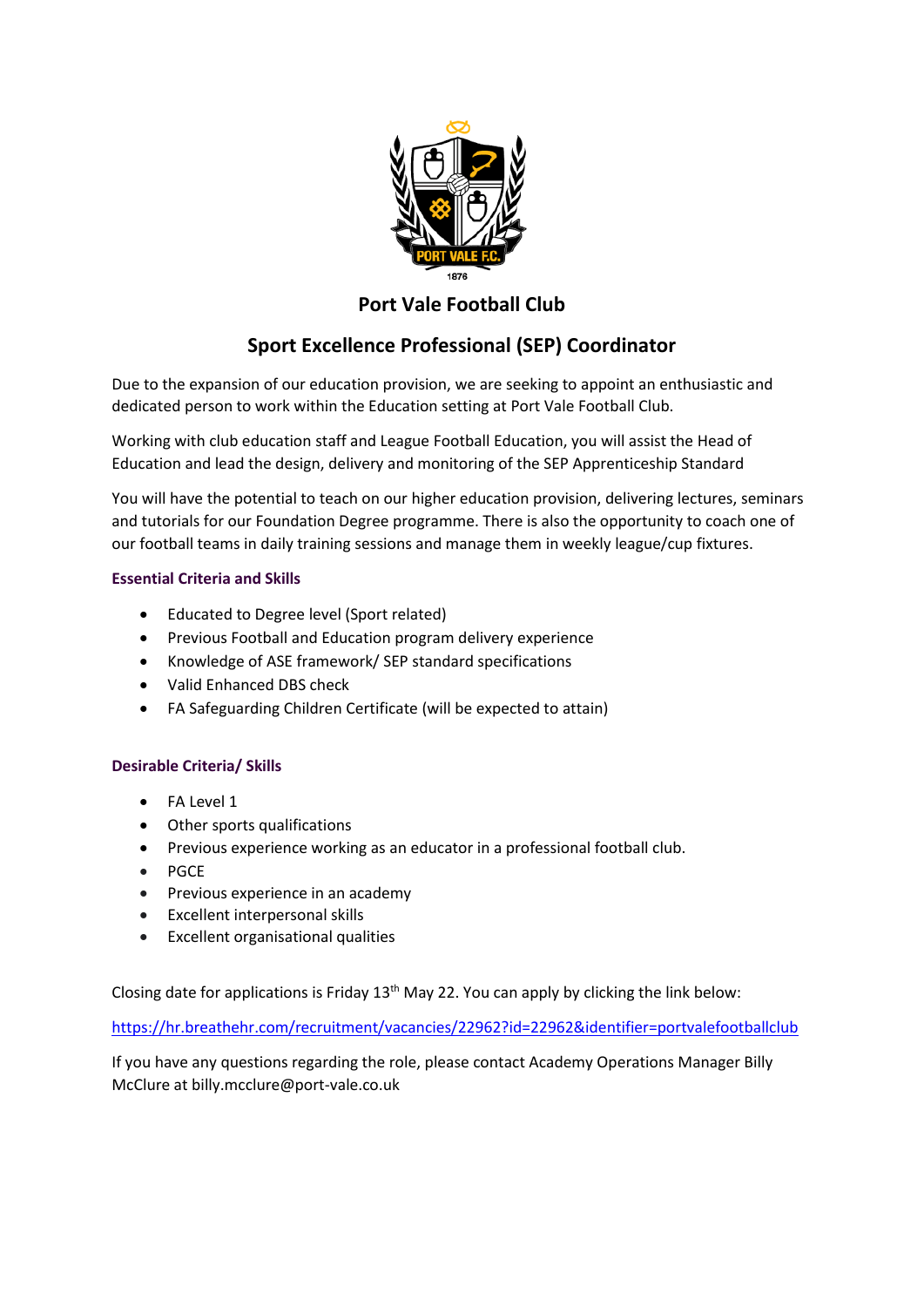

# **Port Vale Football Club**

# **SEP Coordinator (Academy)**

**Job Description Job Title:** Sporting Excellence Professional (SEP) Co-ordinator. **Responsible to:** LFE – National Apprenticeship Manager. **Responsible for:** Club Co-ordination and delivery of the SEP programme. **Term:** Part-time **Salary:** Depending on experience and qualifications **Hours:** 6-8 hours per week

### **Overall purpose of role:**

Working with PVFC staff and LFE you will oversee the delivery, implementation, and monitoring of the Sporting Excellence Professional Apprenticeship Standard (SEP).

#### **Key tasks and responsibilities to include:**

#### **On programme**

- o Co-ordinate the planning and delivery for the Sporting Excellence Professional Apprenticeship standard (SEP).
- o In line with published SEP learning content and evidence requirements, implement the SEP curriculum delivery model and SOW to deliver the programme.
- o Undertake SEP start point competence-based assessment to inform the development of the KSB's.
- o Deliver learning that focuses on developing SEP Knowledge, Skills and Behaviour (KSB's) and the development of English and Maths in accordance with the SEP curriculum delivery model within a supportive environment.
- o Oversee the completion of BKSB online Maths materials.
- $\circ$  Undertake regular formative assessment of apprentices to ensure new KSBs are being developed and learners are making timely progress towards the 'gateway'.
- $\circ$  Support football club staff in the processes and documentation required for the programme and liaise with club staff to obtain evidence required for EPA.
- $\circ$  Help prepare apprentices for EPA including building their portfolio and undertaking mock Tests, Practical Observations, and Interviews

#### **Gateway**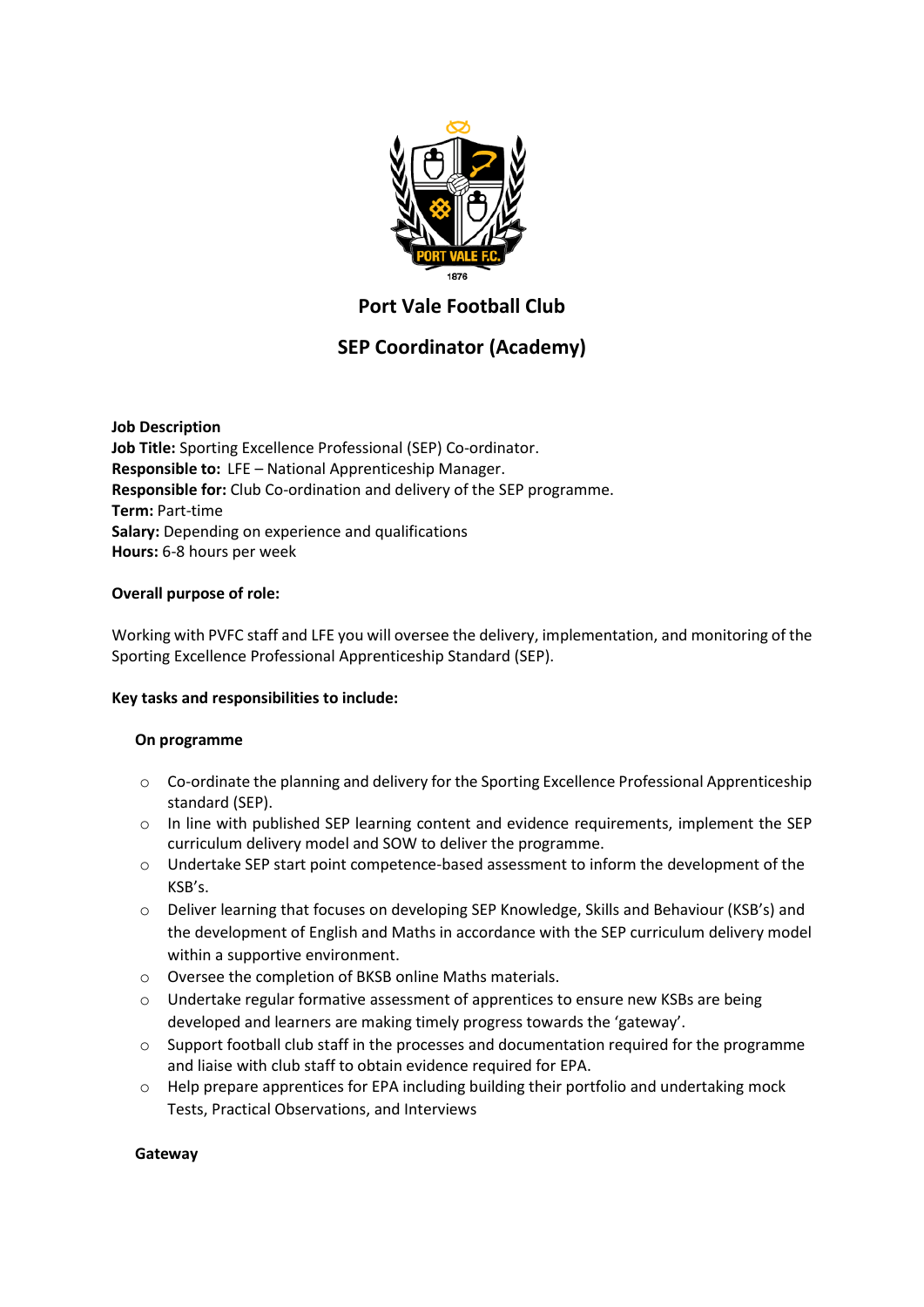- o Participate in decisions with Club and LFE IQA Staff on apprentices to passing through the gateway and undertaking EPA.
- o If required uploading apprentice evidence onto the external awarding bodies EPA IT system.
- o If required in consultation with LFE appointing external staff to invigilate the multiple online knowledge test.
- o Carry out assessment duties until EPA has taken place and apprentices have successfully completed their EPA.
- o Manage any additional learning required for apprentice EPA re-takes.
- o Ensure apprentices' safety and well-being during the assessment process.

#### **Training and Development**

- o Attend all LFE SEP CPD training events and the SEP Co-ordinators Annual Conference.
- o Attend LFE SEP Co-ordinators standardisation meetings.

#### **Quality**

- o Contribute to LFE's internal quality assurance process.
- o Ensure SEP progress reviews are completed and uploaded onto LFE's EMS by the deadline date agreed with the relevant LFE Regional Officer.
- o Be available for LFE observations as requested by LFE.

#### **Equality and diversity**

o Embrace the principles of, and promote, equality of opportunity for apprentices always.

#### **Other**

- o Under copyright law, not reproduce, distribute, or use LFE's materials without prior permission from LFE.
- $\circ$  Upon request, provide LFE with a copy of your most recent Disclosure and Barring Service ('DBS') Check or be prepared to undertake DBS Check in respect of this role.

#### **Any other duties**

o Undertake other occasional duties as reasonably requested.